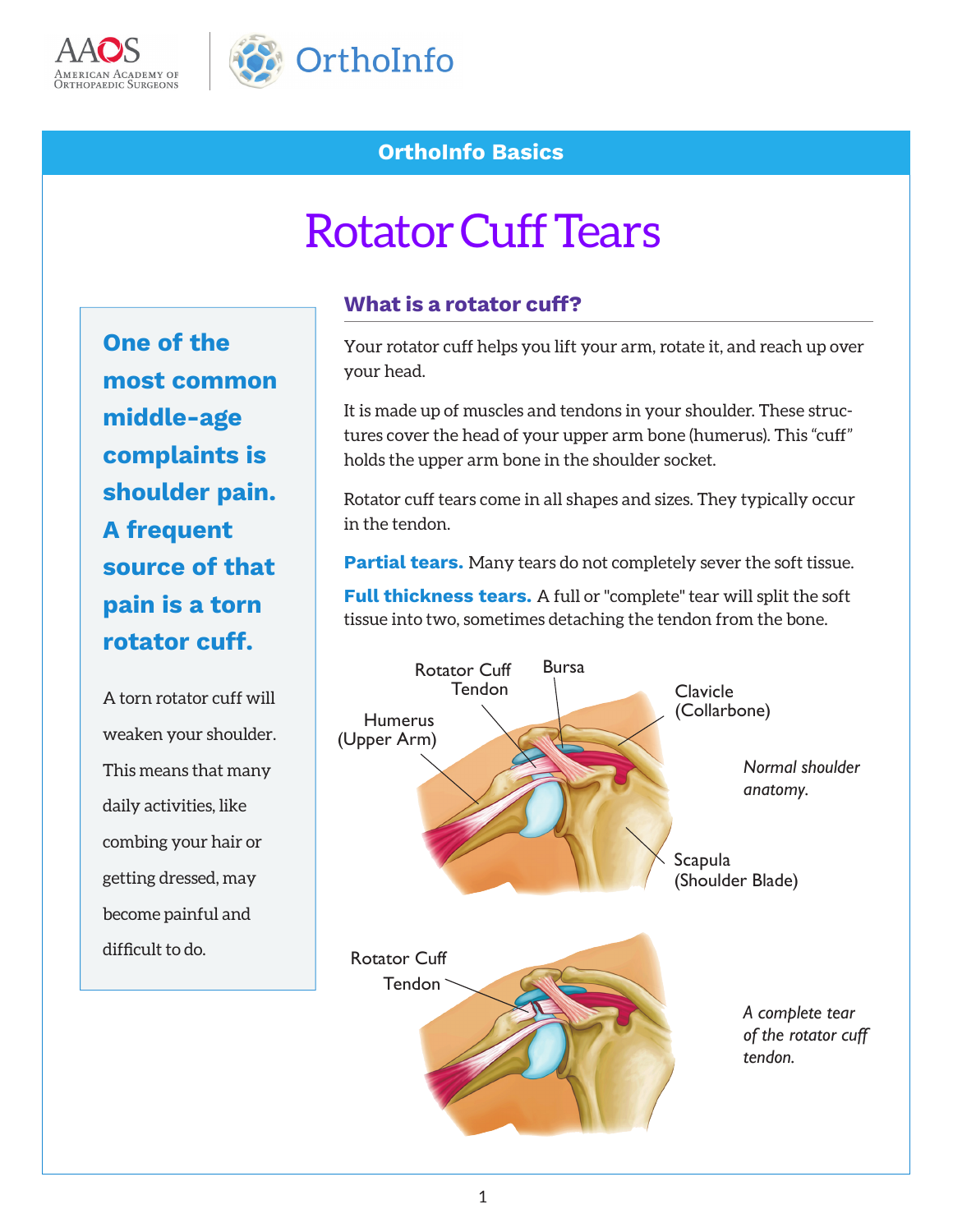#### **What causes rotator cuff tears?**

There are two main causes of rotator cuff tears: injury and wear.

**Injury.** If you fall down on your outstretched arm or lift something too heavy with a jerking motion, you could tear your rotator cuff. This type of tear can occur with other shoulder injuries, such as a broken collarbone or dislocated shoulder.

**Wear.** Most tears, however, are the result of a wearing down of the tendon that occurs slowly over time. This naturally occurs as we age. It can be worsened by excessive activity—

#### **How are tears diagnosed?**

repeating the same shoulder motions again and again.

This explains why rotator cuff tears are most common in people over 40 who participate in activities that have repetitive overhead motions.

Baseball, tennis, and weightlifting are some sports examples. Many jobs and routine chores can cause overuse tears, as well.

Rotator cuff tears in younger people are usually caused by an accident, like a fall. Overuse tears caused by sports or overhead work also occur.

Your doctor will base a diagnosis on your symptoms and a physical examination.

During the examination, your doctor will move your arm in several different directions, measuring your shoulder's range of motion. How well you can move your arm on your

A rotator cuff injury can make it painful to lift your arm to the side.

own also gives your doctor important information about the cause of your pain.

How much pain and weakness a tear causes varies from person to person. Many people may not even realize they have a small rotator cuff tear.

Other tests which may help your doctor confirm your diagnosis include:

**X-rays.** The first imaging tests performed are usually x-rays. Although they do not show tears of the rotator cuff, x-rays may show other problems in the shoulder joint.

**Magnetic resonance imaging (MRI)** 

**and ultrasound.** These studies can create better images of soft tissues like the rotator cuff tendon. They can help determine the location, size, and extent of a tear. These studies can also show if other tissues are injured, as well.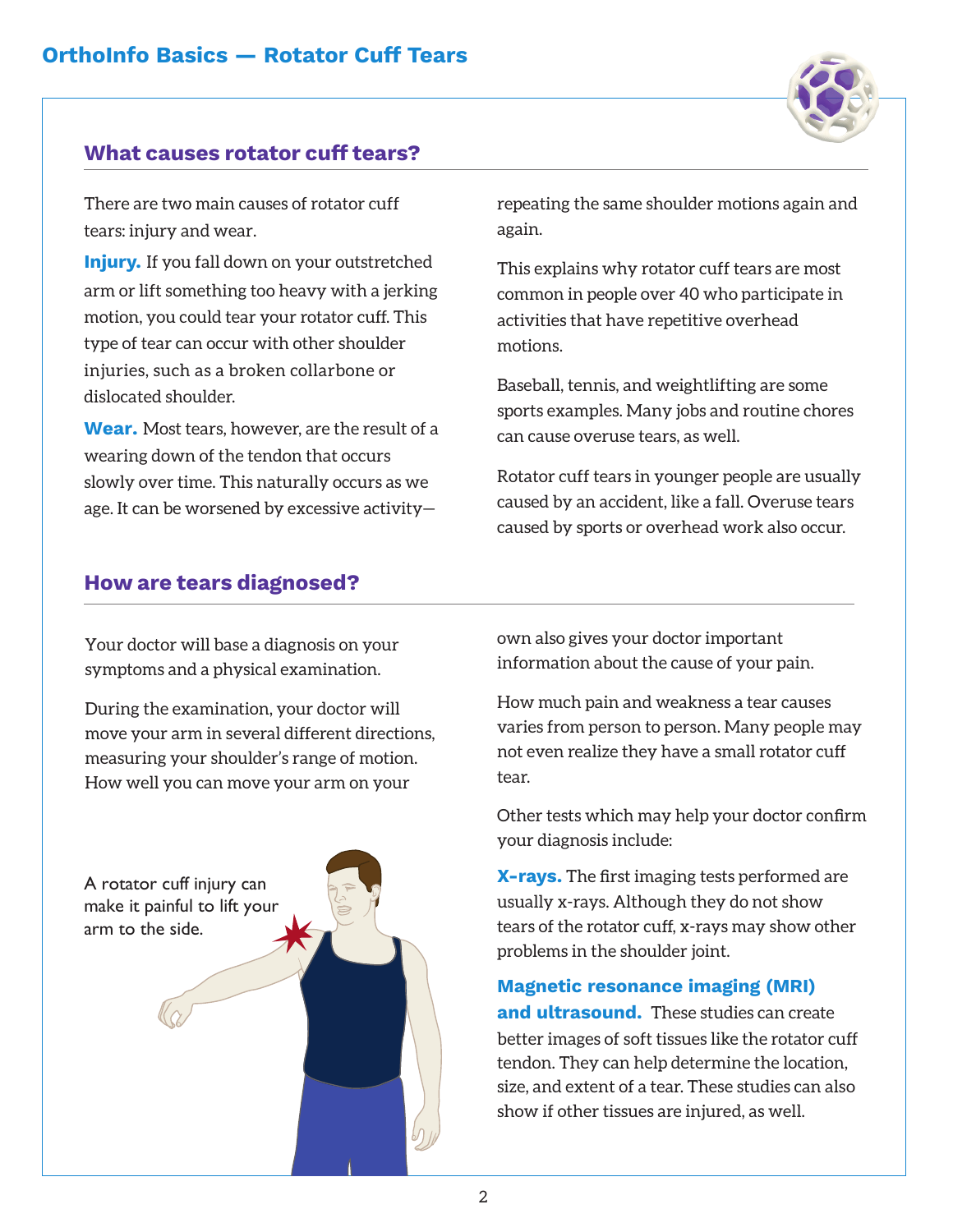#### **How are tears treated?**

The goal of treatment is to reduce pain and restore function.

In planning your treatment, your doctor will consider your age, activity level, general health, and type of tear you have.

Over 50% of patients find relief from their symptoms without surgery. Your doctor may begin your treatment with nonsurgical options. **Rest.** The first step toward recovery is to avoid overhead activity.

#### **Nonsteroidal anti-inflammatory medicines.** Drugs like aspirin and ibuprofen reduce pain and swelling.

**Steroid injections.** Cortisone is a very effective anti-inflammatory medicine. Doctors use injections cautiously because in some cases they may weaken the soft tissue.

**Physical therapy.** Specific exercises will restore movement and strengthen your shoulder.

Your exercise program will include stretches to improve flexibility and range of motion.

Strengthening the muscles that support your shoulder can relieve pain and prevent further injury.

**Surgery.** If your symptoms do not improve, your doctor may recommend surgery.

If you are very active and use your arms for overhead work or sports, you may be a candidate for surgery. Surgery may be the right choice for you for other reasons, as well.

*Lasting symptoms.* If your symptoms have persisted for more than 6 months, surgery may be suggested.

*Large tear.* Tears that are more than 3 centimeters are often surgically repaired.

*Weakness.* If weakness in your shoulder prevents daily activities, surgery may be the best option.

*Trauma.* If your tear was caused by a fall or other type of accident, you may have additional injuries. Surgery may be the most effective way to treat them all.

### **What will rehabilitation be like?**

Whether your treatment involves surgery or not, rehabilitation plays a vital role in getting you back to your daily activities. A physical therapy program will help you regain shoulder strength and motion.

Expect a complete recovery to take several months. Although it is a slow process, your commitment to therapy is the most important factor in returning to all the activities you enjoy.